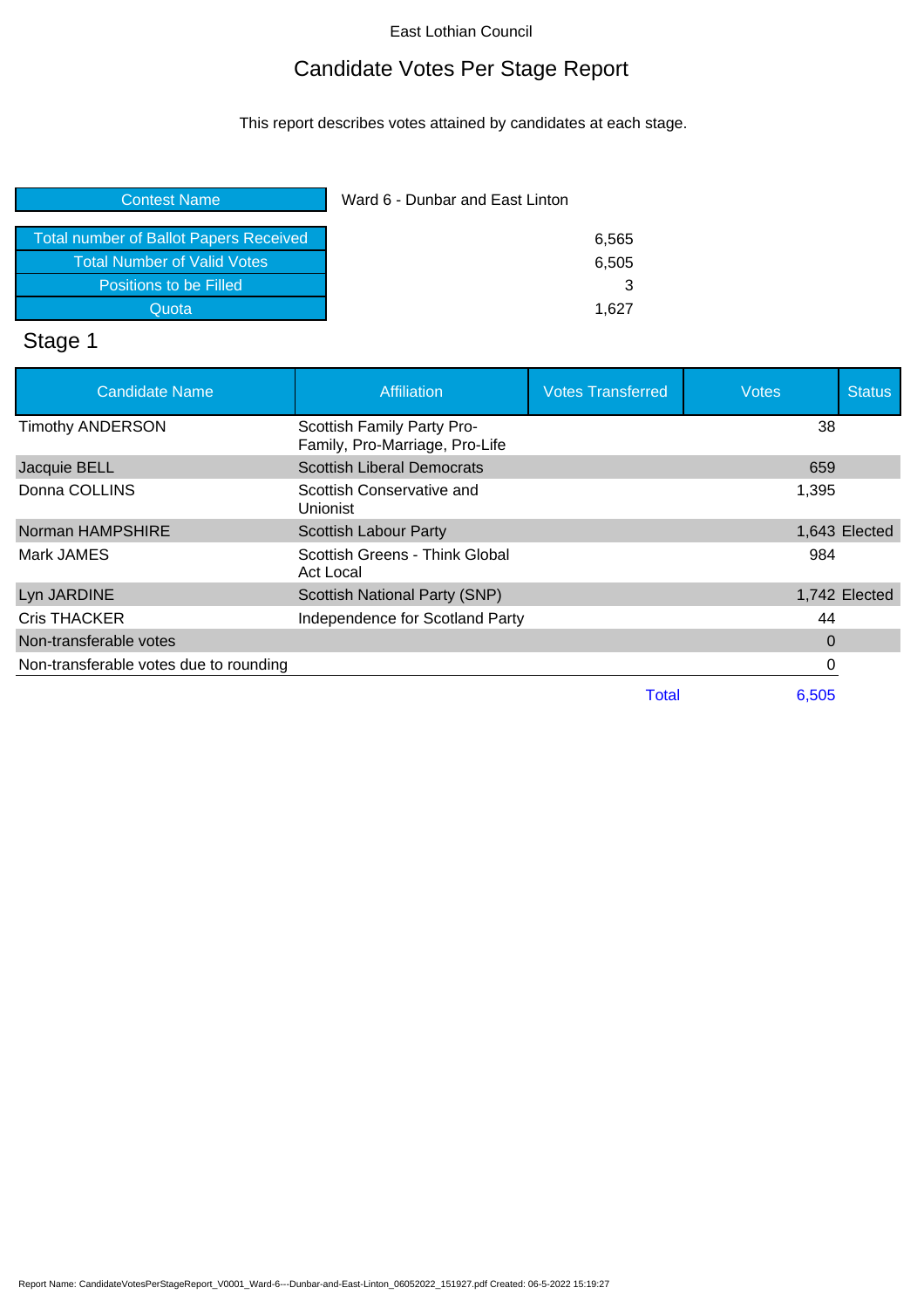### Candidate Votes Per Stage Report

This report describes votes attained by candidates at each stage.

## Stage 2

# Surplus of Lyn JARDINE 115.00000

| <b>Candidate Name</b>                  | <b>Affiliation</b>                                           | <b>Votes Transferred</b> | <b>Votes</b> | <b>Status</b> |
|----------------------------------------|--------------------------------------------------------------|--------------------------|--------------|---------------|
| <b>Timothy ANDERSON</b>                | Scottish Family Party Pro-<br>Family, Pro-Marriage, Pro-Life | 2.04631                  | 40.04631     |               |
| Jacquie BELL                           | <b>Scottish Liberal Democrats</b>                            | 14.32417                 | 673.32417    |               |
| Donna COLLINS                          | Scottish Conservative and<br>Unionist                        | 2.97045                  | 1,397.97045  |               |
| Norman HAMPSHIRE                       | Scottish Labour Party                                        | 0.00000                  | 1,643.00000  |               |
| Mark JAMES                             | Scottish Greens - Think Global<br>Act Local                  | 65.01985                 | 1,049.01985  |               |
| Lyn JARDINE                            | <b>Scottish National Party (SNP)</b>                         | $-115.00000$             | 1,627.00000  |               |
| <b>Cris THACKER</b>                    | Independence for Scotland Party                              | 12.34387                 | 56.34387     |               |
| Non-transferable votes                 |                                                              | 18.28477                 | 18.28477     |               |
| Non-transferable votes due to rounding |                                                              | 0.01058                  | 0.01058      |               |
|                                        |                                                              | Total                    | 6,505,00000  |               |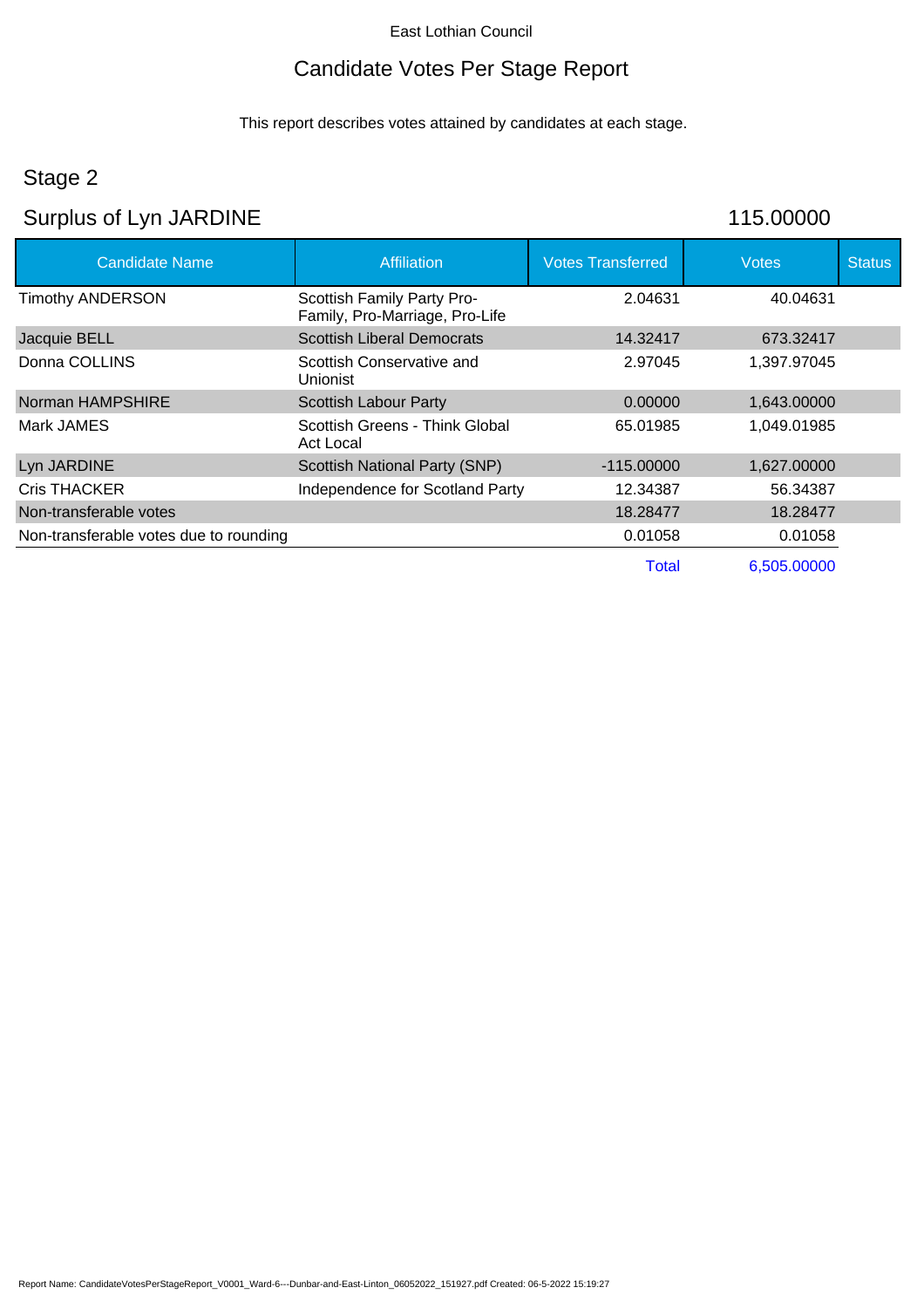# Candidate Votes Per Stage Report

This report describes votes attained by candidates at each stage.

### Stage 3

# Surplus of Norman HAMPSHIRE 16.00000

| <b>Candidate Name</b>                  | <b>Affiliation</b>                                           | <b>Votes Transferred</b> | <b>Votes</b> | <b>Status</b> |
|----------------------------------------|--------------------------------------------------------------|--------------------------|--------------|---------------|
| <b>Timothy ANDERSON</b>                | Scottish Family Party Pro-<br>Family, Pro-Marriage, Pro-Life | 0.40866                  | 40.45497     |               |
| Jacquie BELL                           | <b>Scottish Liberal Democrats</b>                            | 4.84554                  | 678.16971    |               |
| Donna COLLINS                          | Scottish Conservative and<br><b>Unionist</b>                 | 3.10387                  | 1,401.07432  |               |
| Norman HAMPSHIRE                       | <b>Scottish Labour Party</b>                                 | $-16,00000$              | 1,627.00000  |               |
| Mark JAMES                             | Scottish Greens - Think Global<br>Act Local                  | 2.97738                  | 1,051.99723  |               |
| Lyn JARDINE                            | <b>Scottish National Party (SNP)</b>                         | 0.00000                  | 1,627.00000  |               |
| <b>Cris THACKER</b>                    | Independence for Scotland Party                              | 0.21406                  | 56.55793     |               |
| Non-transferable votes                 |                                                              | 4.43688                  | 22.73223     |               |
| Non-transferable votes due to rounding |                                                              | 0.01361                  | 0.01361      |               |
|                                        |                                                              | Total                    | 6,505,00000  |               |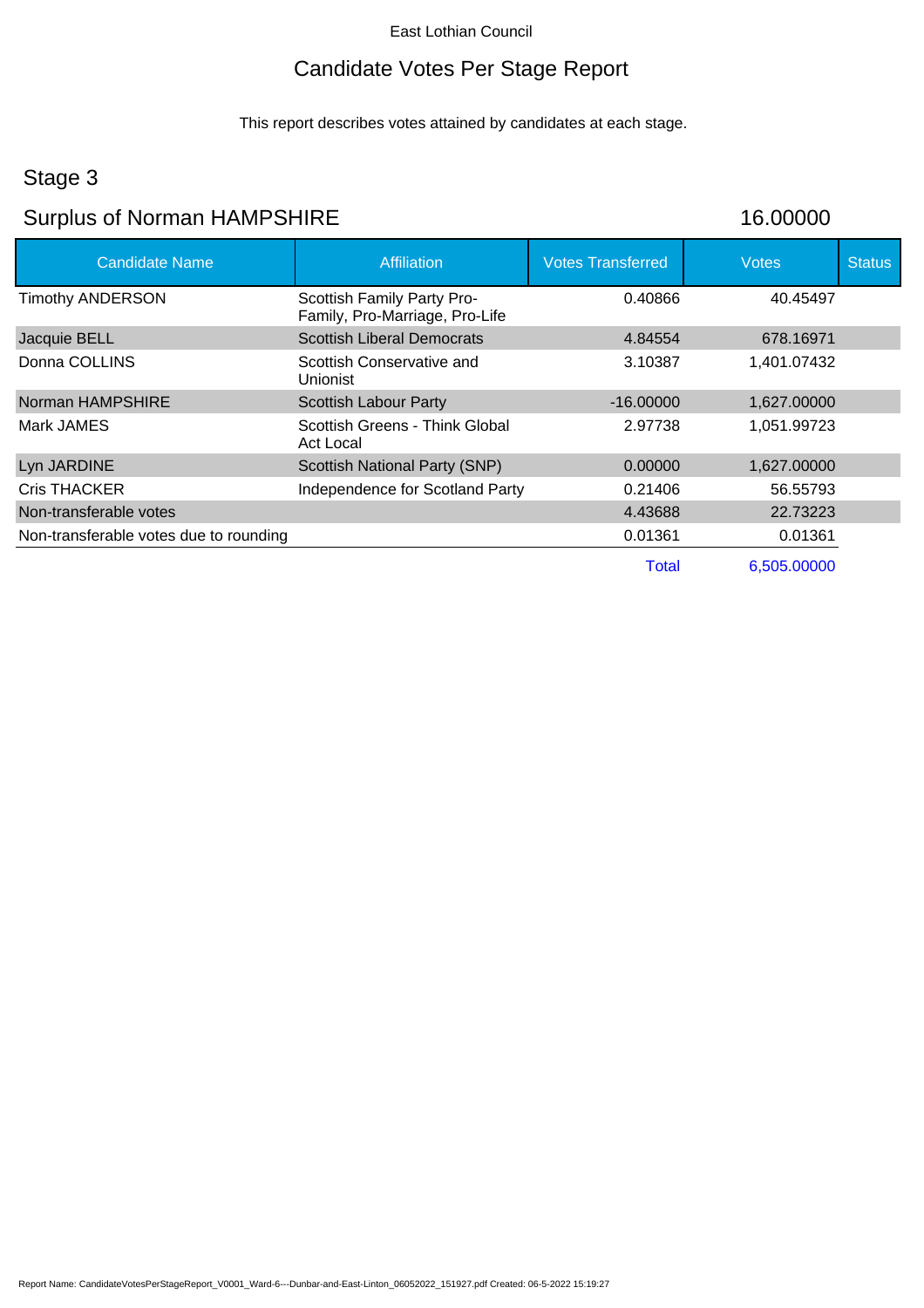### Candidate Votes Per Stage Report

This report describes votes attained by candidates at each stage.

### Stage 4

# Exclusion of Timothy ANDERSON 40.45497

| <b>Candidate Name</b>                  | <b>Affiliation</b>                                           | <b>Votes Transferred</b> | <b>Votes</b> | <b>Status</b> |
|----------------------------------------|--------------------------------------------------------------|--------------------------|--------------|---------------|
| <b>Timothy ANDERSON</b>                | Scottish Family Party Pro-<br>Family, Pro-Marriage, Pro-Life | -40.45497                | 0.00000      |               |
| Jacquie BELL                           | <b>Scottish Liberal Democrats</b>                            | 9.69139                  | 687.86110    |               |
| Donna COLLINS                          | Scottish Conservative and<br>Unionist                        | 10.02919                 | 1,411.10351  |               |
| Norman HAMPSHIRE                       | Scottish Labour Party                                        | 0.00000                  | 1,627.00000  |               |
| Mark JAMES                             | Scottish Greens - Think Global<br>Act Local                  | 9.53018                  | 1,061.52741  |               |
| Lyn JARDINE                            | Scottish National Party (SNP)                                | 0.00000                  | 1,627.00000  |               |
| <b>Cris THACKER</b>                    | Independence for Scotland Party                              | 2.31269                  | 58.87062     |               |
| Non-transferable votes                 |                                                              | 8.89152                  | 31.63736     |               |
| Non-transferable votes due to rounding |                                                              | 0.00000                  | 0.00000      |               |
|                                        |                                                              | <b>Total</b>             | 6,505.00000  |               |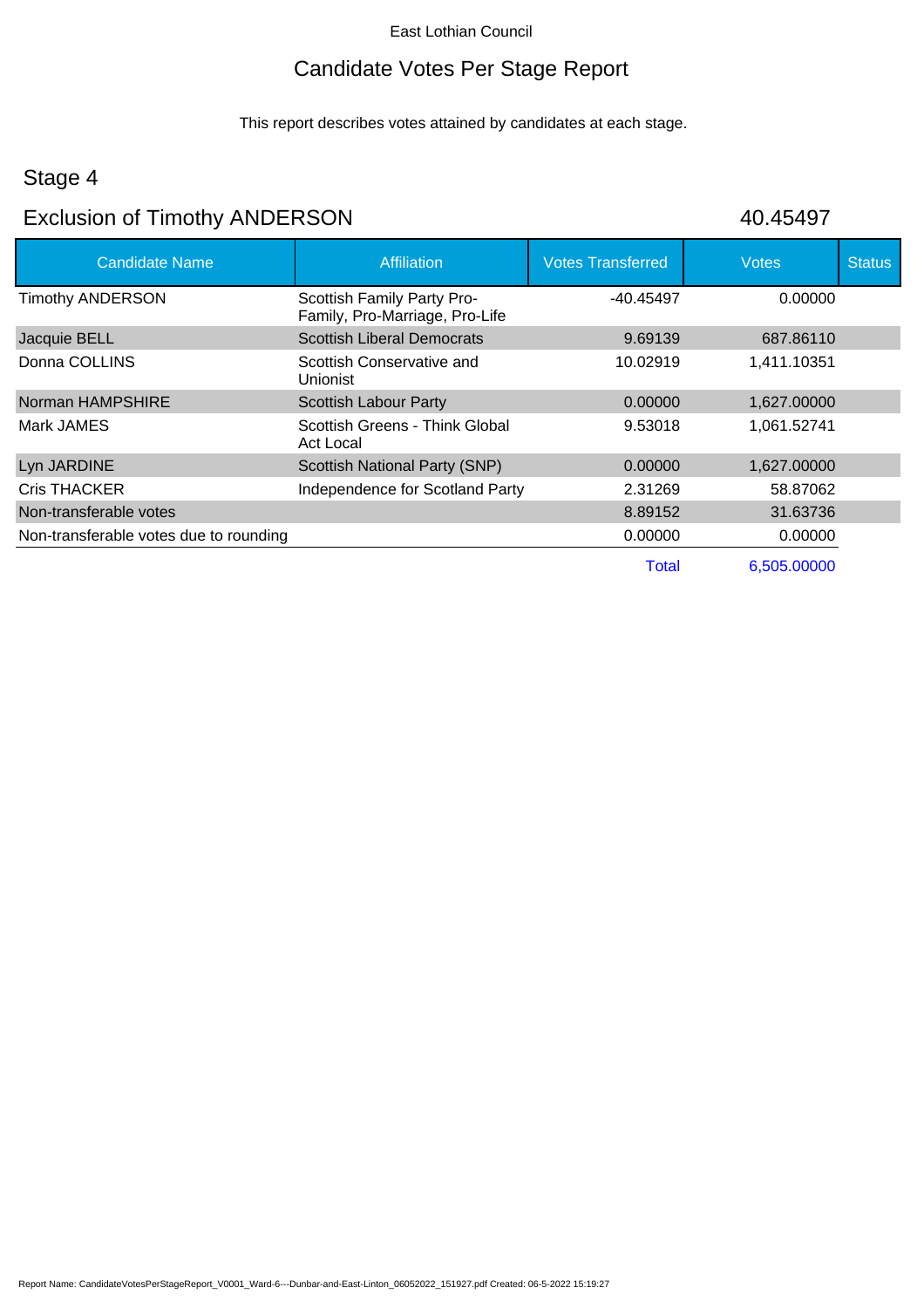# Candidate Votes Per Stage Report

This report describes votes attained by candidates at each stage.

# Stage 5

### Exclusion of Cris THACKER 58.87062

| <b>Candidate Name</b>                  | <b>Affiliation</b>                                           | <b>Votes Transferred</b> | <b>Votes</b> | <b>Status</b> |
|----------------------------------------|--------------------------------------------------------------|--------------------------|--------------|---------------|
| <b>Timothy ANDERSON</b>                | Scottish Family Party Pro-<br>Family, Pro-Marriage, Pro-Life | 0.00000                  | 0.00000      |               |
| Jacquie BELL                           | <b>Scottish Liberal Democrats</b>                            | 10.58634                 | 698.44744    |               |
| Donna COLLINS                          | Scottish Conservative and<br>Unionist                        | 3.01946                  | 1,414.12297  |               |
| Norman HAMPSHIRE                       | <b>Scottish Labour Party</b>                                 | 0.00000                  | 1,627.00000  |               |
| Mark JAMES                             | Scottish Greens - Think Global<br>Act Local                  | 29.57391                 | 1,091.10132  |               |
| Lyn JARDINE                            | <b>Scottish National Party (SNP)</b>                         | 0.00000                  | 1,627.00000  |               |
| <b>Cris THACKER</b>                    | Independence for Scotland Party                              | -58.87062                | 0.00000      |               |
| Non-transferable votes                 |                                                              | 15.69091                 | 47.32827     |               |
| Non-transferable votes due to rounding |                                                              | 0.00000                  | 0.00000      |               |
|                                        |                                                              | Total                    | 6.505.00000  |               |